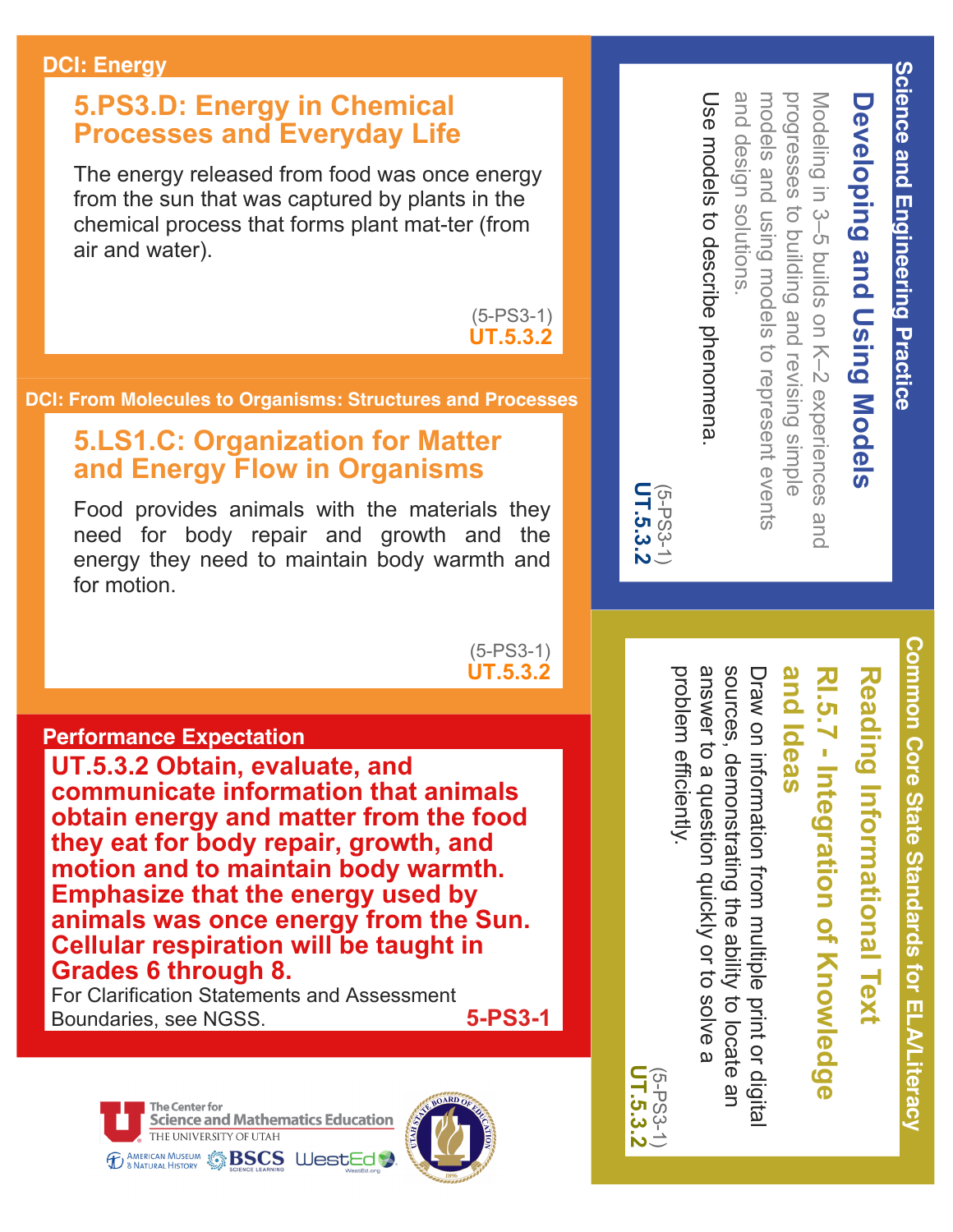### **Common Core State Standards for ELA/Literacy**

### **Reading Informational Text**

### **RI.5.1 Key Ideas and Details**

Quote accurately from a text when explaining what the text says explicitly and when drawing inferences from the text.

> $(5-LS1-1)$ **UT.5.3.1**

### **Common Core State Standards for ELA/Literacy**

### **Reading Informational Text**

### **RI.5.9 Integration of Knowledge and Ideas**

Integrate information from several texts on the same topic in order to write or speak about the subject knowledgeably.

> $(5-LS1-1)$ **UT.5.3.1**

### **Common Core State Standards for ELA/Literacy**

### **W.5.1 Text Types and Purposes**

Write opinion pieces on topics or texts, supporting a point of view with reasons and information.

> $(5-LS1-1)$ **UT.5.3.1**





| between objects. | Energy can be transferred in various ways and | <b>Energy and Matter</b> |
|------------------|-----------------------------------------------|--------------------------|
|                  |                                               |                          |

**Crosscutting Concept**

**Crosscutting Concept** 



## **Speaking & Listening Speaking & Listening**

## **SL.5.5 Presentation of**  .5.5 - Presentation of

## **Knowledge and Ideas** nowledge and ldeas

appropriate to enhance the develop-ment of main ideas or themes ideas or themes. appropriate to enhance the development of main sound) and visual displays in presentations when sound) and visual Include multimedia components (e.g., graphics, nclude multimedia components displays in presentations when (e.g., graphics,

**UT.5.3.2** (5-PS3-1)<br>**UT.5.3.2**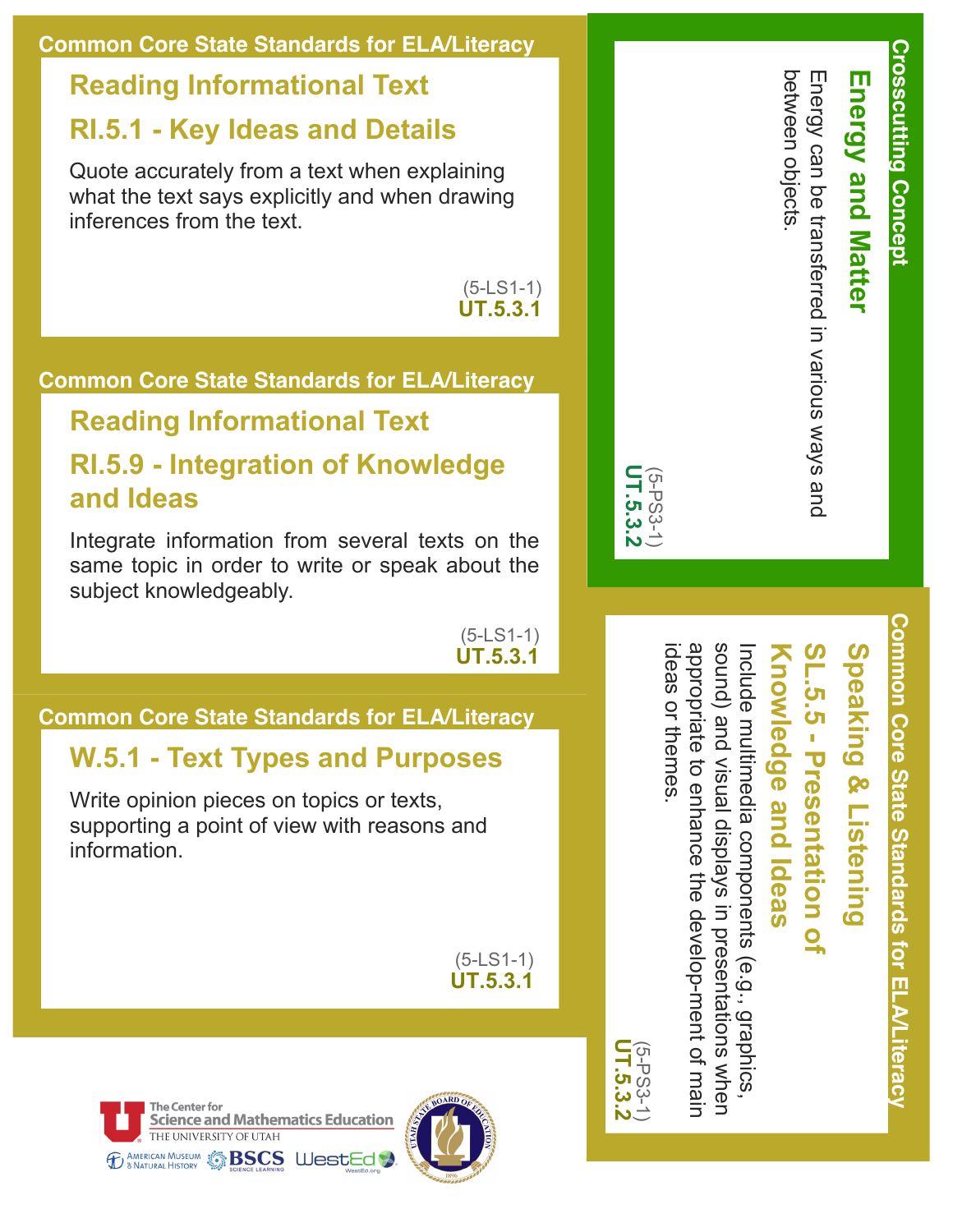### **DCI: Matter and Its Interactions**

### **5.PS1.A: Structure and Properties of Matter**

Matter of any type can be subdivided into particles that are too small to see, but even then the matter still exists and can be detected by other means. A model showing that gases are made from matter particles that are too small to see and are moving freely around in space can explain many observations, including the inflation and shape of a balloon and the effects of air on larger particles or objects.

(5PS11) **UT.5.2.1**

### **DCI: Matter and Its Interactions**

### **5.PS1.A: Structure and Properties of Matter**

The amount (weight) of matter is conserved when it changes form, even in transitions in which it seems to vanish.

> $(5-PS1-2)$ **UT.5.2.4**

### **DCI: Matter and Its Interactions**

### **5.PS1.A: Structure and Properties of Matter**

Measurements of a variety of properties can be used to identify materials. (Boundary: At this grade level, mass and weight are not distinguished, and no attempt is made to define the unseen particles or explain the atomic-scale mechanism of evaporation and condensation.) (5PS13) **UT.5.2.2**





| .<br>თ<br>i | ÖΠ<br>ŢŪ<br>ၯ |  |
|-------------|---------------|--|

 $2.4$ 

**UT.5.2.3** (5PS14)

JT.5.2.3

**5.PS1.B: Chemical Reactions**

**C.P.C. Cremical Reactions** 

weight of the substances does

weight are not

distinguished at this grade level.)

distinguished at this grade level.)

## **5.PS1.B: Chemical Reactions** .B: Chemica **Reactions**

**DCI: Matter and Its Interactions**

**DCI: Matter and Its Interactions** 

When two or more different substances are<br>mixed, a new substance with different properties When two or more different substances are mixed, a new substance with different properties not change. (Boundary: Mass and weight are not occurs, the total weight of the substances does No matter what reaction or change in properties not change. (Boundary: Mass and occurs, the total No matter what reaction or change in properties

may be formed.

may be formed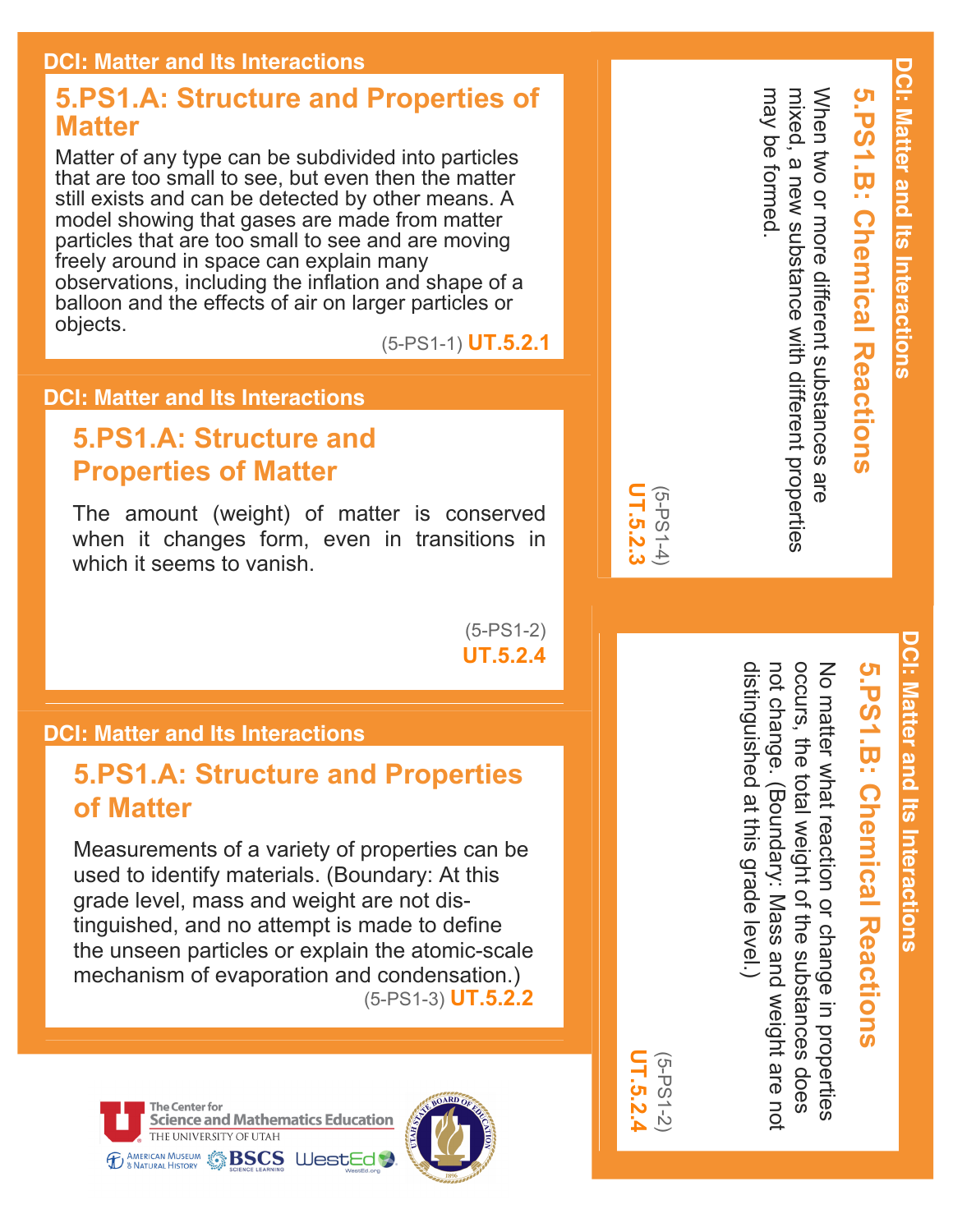### **W.5.7 Research to Build and Present Knowledge**

Conduct short research projects that use several sources to build knowledge through investigation of different aspects of a topic.

> (5-PS1-2), (5-PS1-3), (5-PS1-4) **UT.5.2.4, UT.5.2.2, UT.5.2.3**

### **Common Core State Standards for ELA/Literacy**

### **W.5.8 Research to Build and Present Knowledge**

Recall relevant information from experiences or gather relevant information from print and digital sources; summarize or paraphrase information in notes and finished work, and provide a list of sources.

(5-PS1-2), (5-PS1-3), (5-PS1-4) **UT.5.2.4, UT.5.2.2, UT.5.2.3**

### **Common Core State Standards for ELA/Literacy**

### **W.5.9 Research to Build and Present Knowledge**

Draw evidence from literary or informational texts to support analysis, reflection, and research.

> (5-PS1-2), (5-PS1-3), (5-PS1-4) **UT.5.2.4, UT.5.2.2, UT.5.2.3**





Draw on information from multiple<br>sources, demonstrating the ability<br>answer to a question quickly or to problem efficiently. problem efficiently. answer to a question quickly or to sources, demonstrating the ability to locate an Draw on information from multiple print or digital **and Ideas RI.5.7 Integration of Knowledge**  and ldeas RI.5.7 - Integration of Knowledge e print or digital<br>y to locate an<br>o solve a

**UT.5.2.1** (5PS11)

**UT.5.2.4, UT.5.2.2** (5PS12), (5PS13)

 $(5 - P S1 - 2)$ IT.5.2.4,

 $(5-PS1-3)$ **T.5.2.2** 

**Crosscutting Concept Crosscutting Concept**

# Scale, Proportion, and Quantity **Scale, Proportion, and Quantity**

temperature, and volume. physical quantities such as weight, time physical quantities Standard units are used to measure and describe Standard units are used to measure and describe temperature, and volume such as weight, time,

**Common Core State Standards for ELA/Literacy** Common Core State Standards for ELA/Literacy

**Reading Informational Text**

**Reading Informational Text**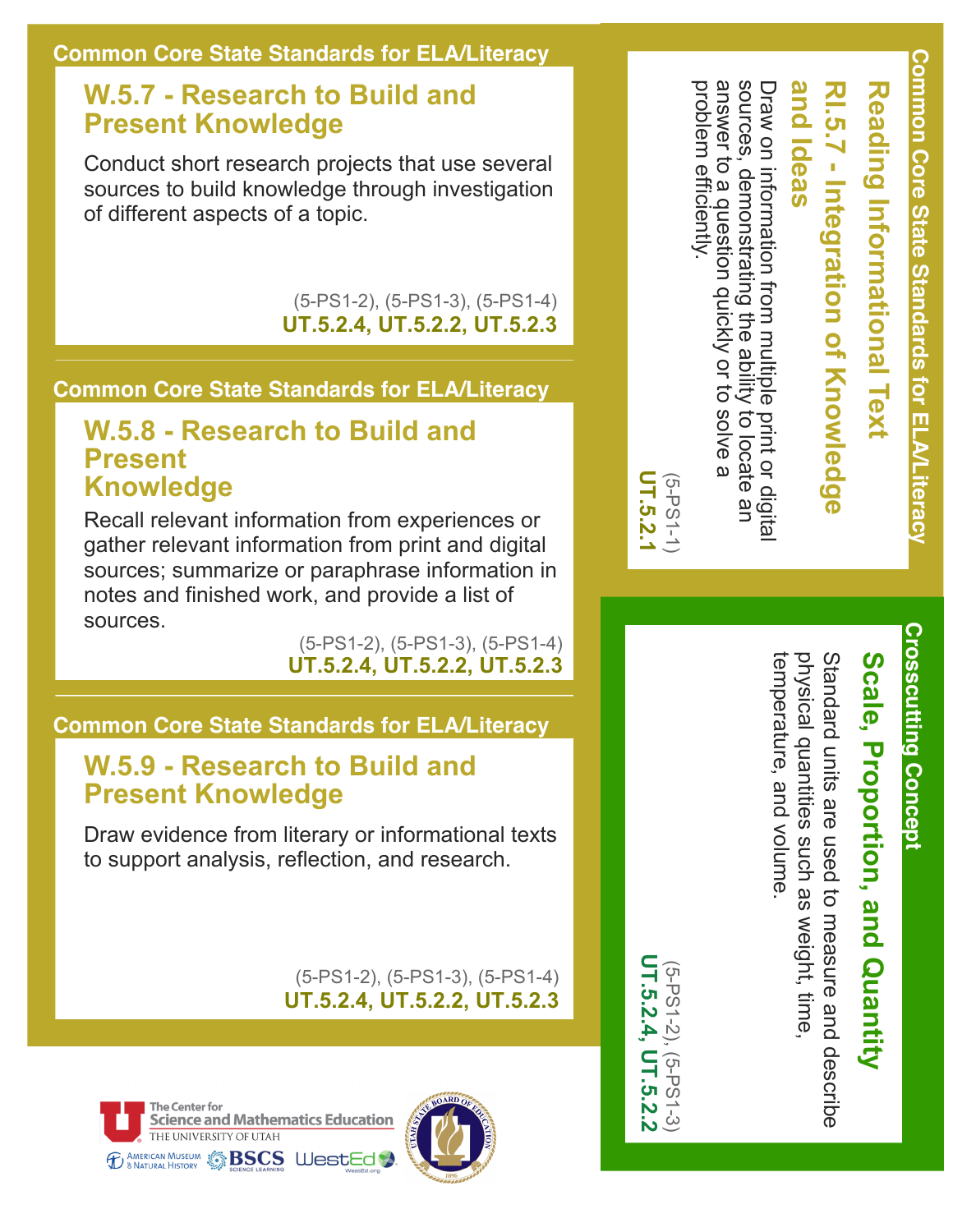### **Common Core State Standards for Mathematics**

### **Measurement & Data**

### **5.MD.A.1 Convert like measurement units within a given measurement system.**

Convert among different-sized standard measurement units within a given measurement system (e.g., convert 5 cm to 0.05 m), and use these con-versions in solving multi-step, real world problems.

 $(5-PS1-2)$ **UT.5.2.4**

### **Common Core State Standards for Mathematics**

### **Measurement & Data 5.MD.C.3 Geometric measurement: understand concepts of volume.**

Recognize volume as an attribute of solid figures and understand concepts of volume measurement.

> $(5-PS1-1)$ **UT.5.2.1**

**UT.5.2.3** (5PS14)

UT.5.2.3

**UT.5.2.1** (5PS11)

### **Common Core State Standards for Mathematics**

### **Measurement & Data**

### **5.MD.C.4 Geometric measurement: understand concepts of volume.**

Measure volumes by counting unit cubes, using cubic cm, cubic in, cubic ft, and improvised units.

> $(5-PS1-1)$ **UT.5.2.1**

**The Center for Science and Mathematics Education** THE UNIVERSITY OF UTAH *ED & AMERICAN MUSEUM* SESCS WestEd



identified and used to explain change identified and used to explain change.

Cause and effect relationships are routinely

effect relationships are routinely

Cause and

**Crosscutting Concept**

**Crosscutting Concept** 

**Cause and Effect**

**Cause and Effect** 

# Scale, Proportion, and Quantity **Scale, Proportion, and Quantity**

mmensely large immensely large. Natural collects exist from the very small to the Natural objects exist from the very small to the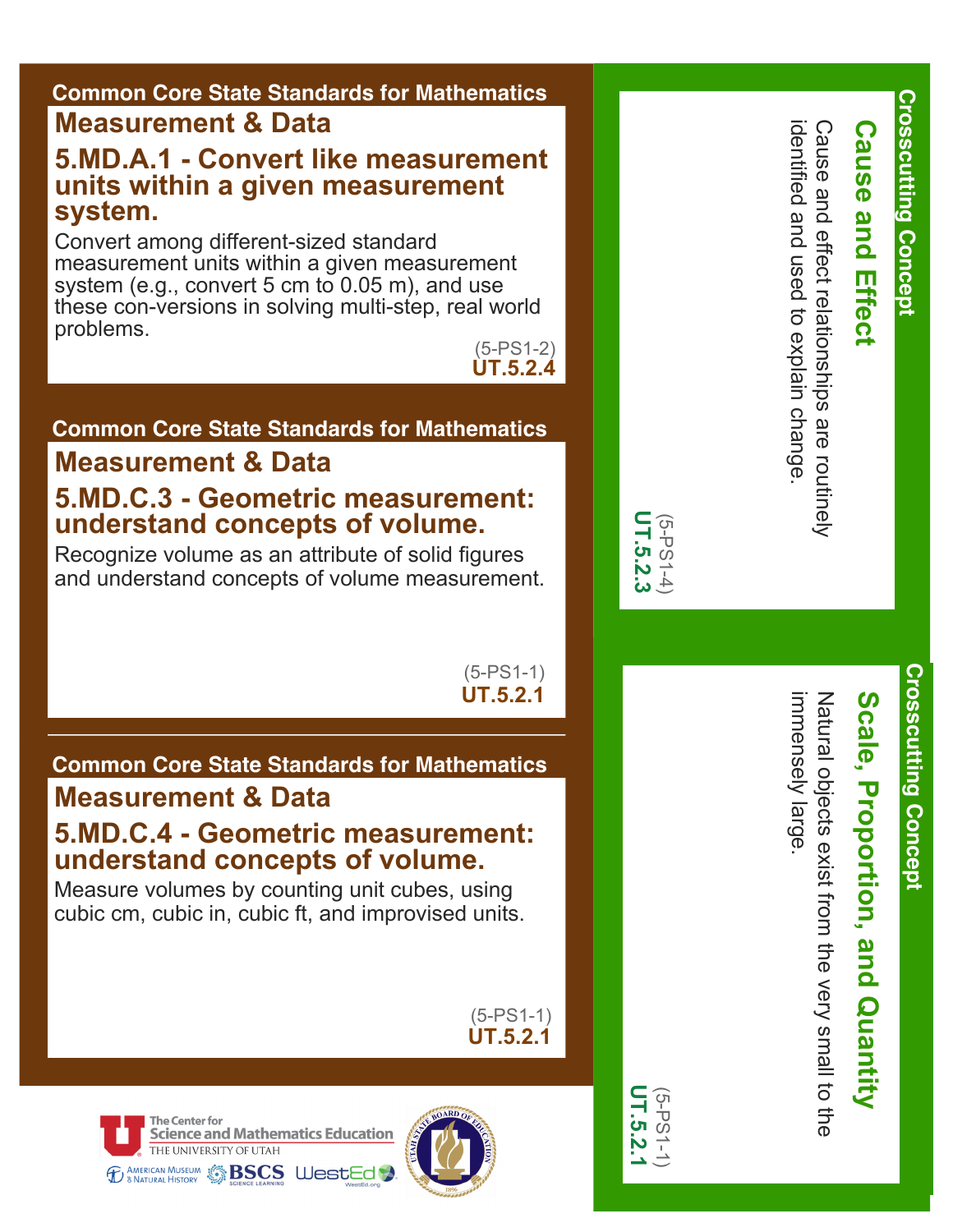### **Common Core State Standards for Mathematics Number & Operations in Base Ten 5.NBT.A.1 Understand the place value system.**

Recognize that in a multi-digit number, a digit in one place represents 10 times as much as it represents in the place to its right and 1/10 of what it represents in the place to its left.

> $(5-PS1-1)$ **UT.5.2.1**

### **Common Core State Standards for Mathematics**

### **Number & Operations--Fractions 5.NF.B.7 Apply and extend previous understandings of multiplication and division.**

Apply and extend previous understandings of division to divide unit fractions by whole numbers and whole numbers by unit fractions.

> $(5-PS1-1)$ **UT.5.2.1**

**Common Core State Standards for Mathematics Mathematical Practices MP.2 Reason abstractly and quantitatively**

CCSS text

(5-PS1-1), (5-PS1-2), (5-PS1-3) **UT.5.2.1, UT.5.2.4, UT.5.2.2**





UT.5.2.4, UT.5.2.2 **UT.5.2.4, UT.5.2.2** (5-PS1-2), (5-PS1-3) (5PS12), (5PS13)

(5PS11), (5PS12), (5PS13) **UT.5.2.1, UT.5.2.4, UT.5.2.2**

UT.5.2.1, UT.5.2.4, UT.5.2.2 (5-PS1-1), (5-PS1-2), (5-PS1-3

Common Core State Standards for Mathematics **Common Core State Standards for Mathematics** Mathematical Practices **Mathematical Practices**

**MP.4 Model** 

CCSS text

CCSS text

**with mathematics**

MP.4 - Model with mathematics

Common Core State Standards for Mathematics **Common Core State Standards for Mathematics** appropriate tools strategically **appropriate tools strategically Mathematical Practices** Mathematical Practices NP.5 -**MP.5 Use**  DSe

CCSS text CCSS text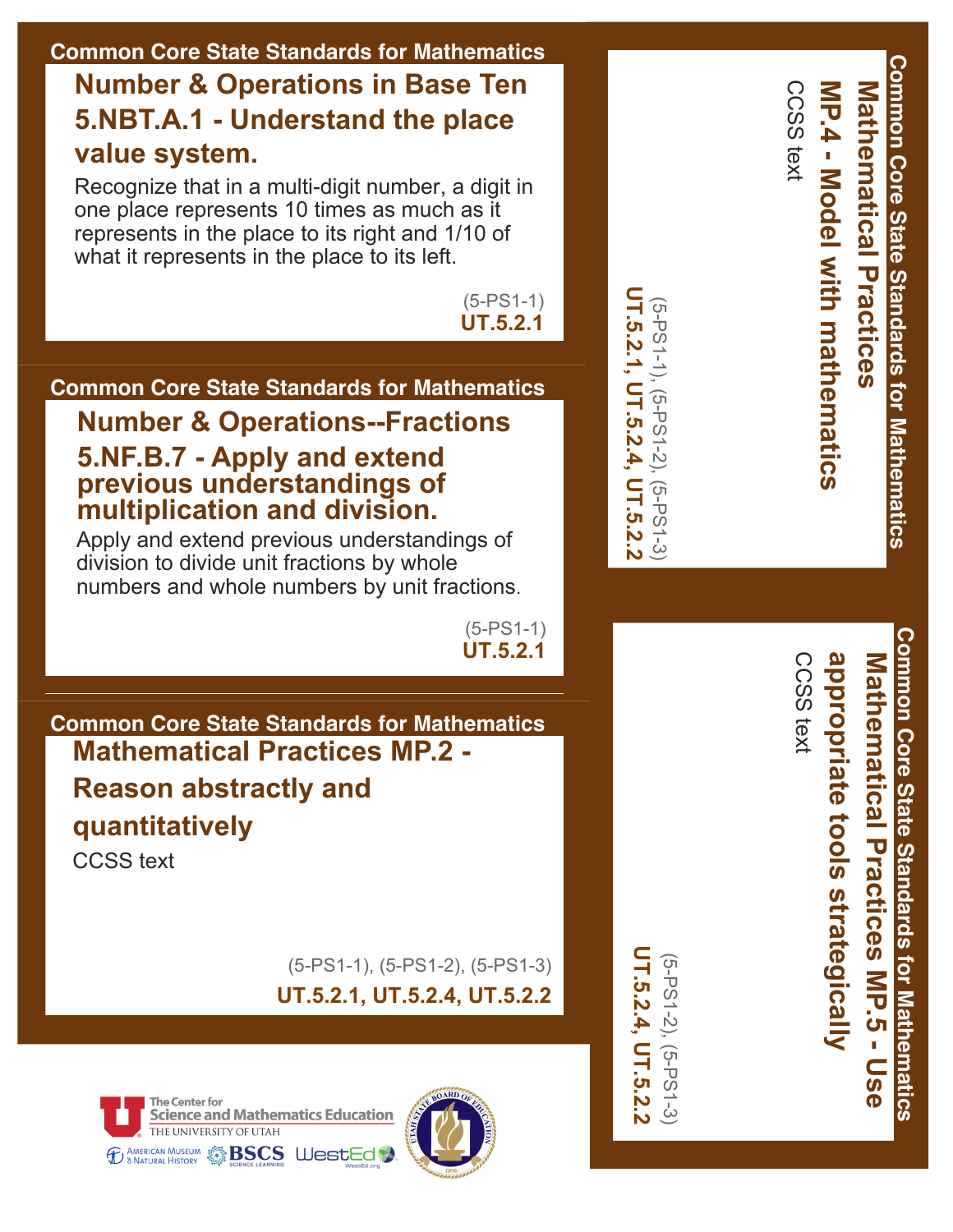### **DCI: Ecosystems: Interactions, Energy, and Dynamics**

### **5.LS2.A: Interdependent Relationships in Ecosystems**

The food of almost any kind of animal can be traced back to plants. Organisms are related in food webs in which some animals eat plants for food and other animals eat the animals that eat plants. Some organisms, such as fungi and bacteria, break down dead or-ganisms (both plants or plants parts and animals) and therefore op-erate as "decomposers." Decomposition eventually restores (recy-cles) some materials back to the soil. Organisms can survive only in environments in which their particular needs are met. A healthy ecosystem is one in which multiple species of different types are each able to meet their needs in a relatively stable web of life. Newly introduced species can damage the balance of an ecosystem. (5-LS2-1) **UT.5.3.3** 

### **DCI: Ecosystems: Interactions, Energy, and Dynamics**

### **5.LS2.B: Cycles of Matter and Energy Transfer in Ecosystems**

Matter cycles between the air and soil and among plants, animals, and microbes as these organisms live and die. Organisms obtain gases, and water, from the environment, and release waste matter (gas, liquid, or solid) back into the environment.

 $(5 - LS2 - 1)$ **UT.5.3.1**

### **Crosscutting Concept**

### **Systems and System Models**

A system can be described in terms of its components and their in-teractions.

> $(5-LS2-1)$ **UT.5.3.1**

**The Center for Science and Mathematics Education** THE UNIVERSITY OF UTAH **TO A AMERICAN MUSEUM STREED PRESCS WESTED** 



and design solutions and design models and using models to represent events models and using models to represent events progresses to building and revising simple progresses to building and Modeling in 3-5 builds on K-2 experiences and ng in 3–5 buil solutions. ds on K–2 experiences and revising simple

# Develop a model to describe phenomena Develop a model to describe phenomena.



see NGSS

see NGSS

.

**5-LS2-1**

### **Performance Expectation** erformance Expectation

For Clarification Statements and Assessment Boundaries **Grades 6 through 8.**  deserts or oceans or diagrams of decomposers **deserts or oceans or diagrams of decomposers**  simple food chains from ecosystems such as **simple food chains from ecosystems such as**  organisms live and die. Examples could include **organisms live and die. Examples could include**  among plants, animals, and microbes as these **among plants, animals, and microbes as these**  that matter cycles between the air and soil and **that matter cycles between the air and soil and**  decomposers, and the environment. Emphasize **decomposers, and the environment. Emphasize movement of matter among plants, animals,**  For Clarification Statements and Assessment Boundaries, Grades 6 through 8. **interactions in a food web will be taught in returning matter to the environment. Complex**  movement of matter among plants, animals, UT.5.3.3 Develop and use a model to describe the **UT.5.3.3 Develop and use a model to describe the**  returning matter to the environment. Complex nteractions in a food web will be taught in

**Science and Engineering Practice Science and Engineering Practice**

**Developing and Using Models**

**Developing and Using Models**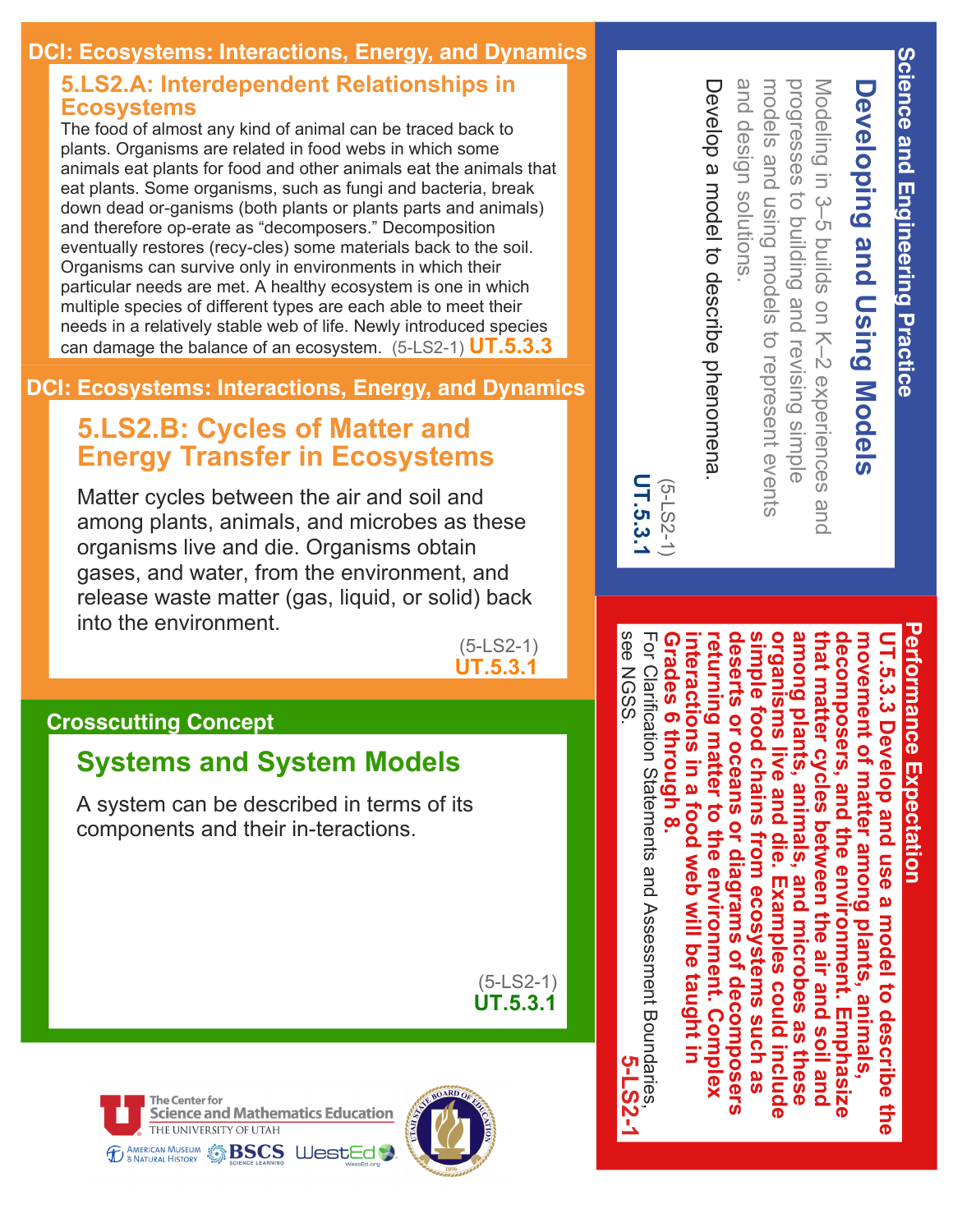#### **Common Core State Standards for ELA/Literacy** Common Core State Standards for Mathematics **Common Core State Standards for Mathematics** CCSS text CCSS text **quantitatively** quantitatively **Reason abstractly and Mathematical Practices** Reason abstractly and **Mathematical Reading Informational Text RI.4.7 Integration of Knowledge and Ideas** Interpret information presented visually, orally, or quantitatively (e.g., in charts, graphs, diagrams, time lines, animations, or interactive ele-ments on **Practices** Web pages) and explain how the information contributes to an understanding of the text in which it appears. (4ESS22) **UT.5.1.1 Common Core State Standards for ELA/Literacy MP.2 W.4.7 Research to Build and Present Knowledge UT.5.3.1** (5LS11) Conduct short research projects that build knowledge through investigation of different aspects of a topic. **Common Core State Standards for Mathematics** Common Core State Standards CCSS text CCSS text appropriate tools strategically **appropriate tools strategically Mathematical Practices Mathematical Practices**  $(4-ESS2-2)$ **UT.5.1.1 Common Core State Standards for ELA/Literacy W.4.8 Research to Build and Present Knowledge** Recall relevant information from experiences or gather relevant information from print and digital sources; take notes and categorize information, and provide a list of sources. tor Z **MP.5 Use**   $(4-ESS2-1)$  $\overline{\mathbf{v}}$ **UT.5.1.3** lathema Î. **UT.5.3.1** (5LS11)<u>რ</u> **The Center for rics Science and Mathematics Education** THE UNIVERSITY OF UTAH *ED AMERICAN MUSEUM* S **BSCS WestEd**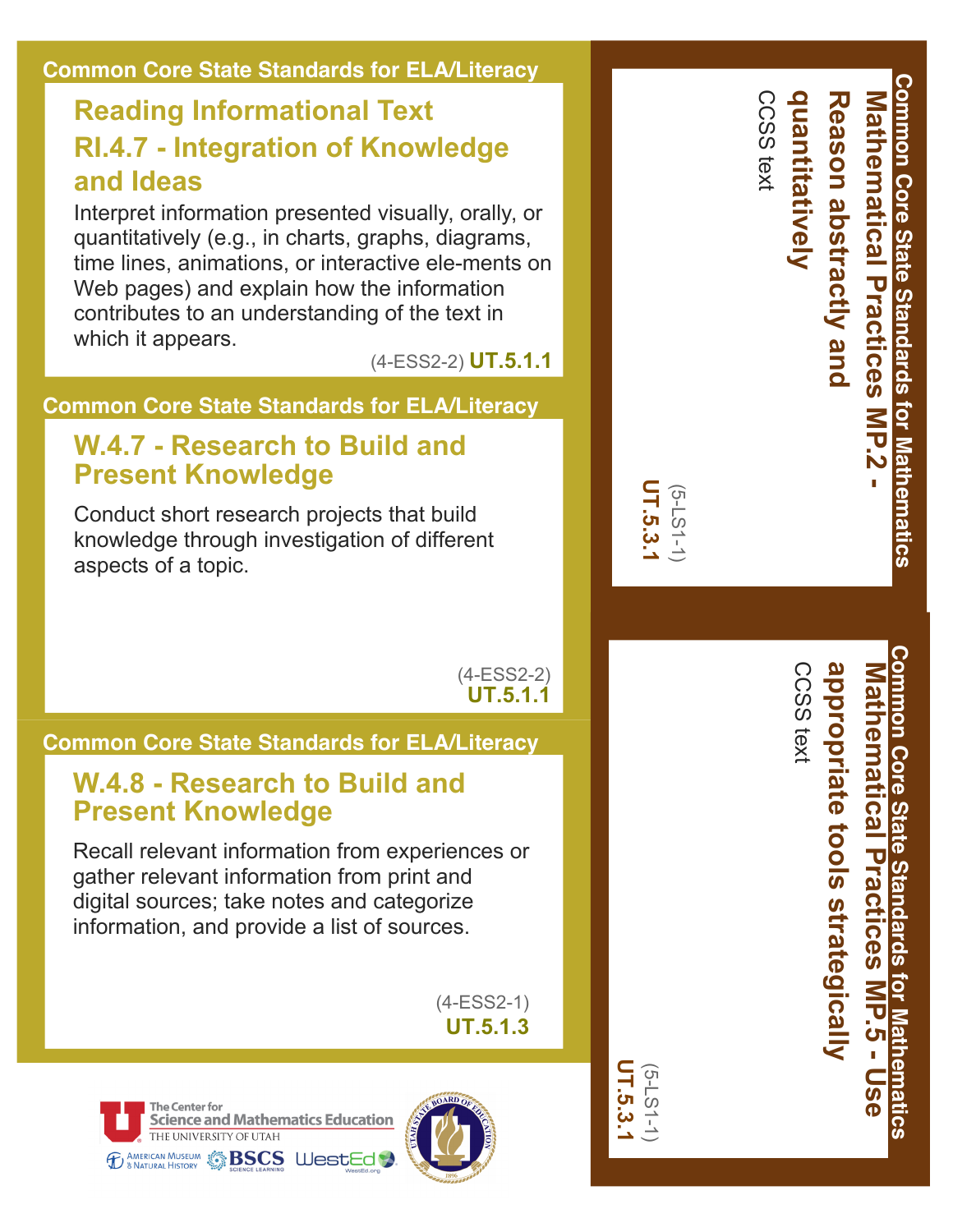### **Common Core State Standards for ELA/Literacy**

### **Speaking & Listening**

### **SL.5.5 Presentation of Knowledge and Ideas**

Include multimedia components (e.g., graphics, sound) and visual displays in presentations when appropriate to enhance the develop-ment of main ideas or themes.

(5ESS21), (5ESS22) **UT.5.1.4, UT.5.1.2**

### **Common Core State Standards for ELA/Literacy**

### **W.5.8 Research to Build and Present Knowledge**

Recall relevant information from experiences or gather relevant information from print and digital sources; summarize or paraphrase information in notes and finished work, and provide a list of sources.

> $(5-ESS2-2)$ **UT.5.1.2**

### **Common Core State Standards for ELA/Literacy**

### **Reading Informational Text RI.5.7 Integration of Knowledge and Ideas**

Draw on information from multiple print or digital sources, demonstrating the ability to locate an answer to a question quickly or to solve a problem efficiently.

(5ESS21), (5ESS22) **UT.5.1.4, UT.5.1.2**





Standard units are used to measure and<br>describe physical quantities such as weight and volume and volume. describe physical quantities Standard units are used to measure and **Scale, Proportion, and Quantity** Scale, Proportion, and Quantity such as weight

**Crosscutting Concept**

Crosscutting Concept



# Systems and System Models **Systems and System Models**

components and their interactions A system can be described in terms of its A system can be described in terms of its components and their interactions.



(5ESS22) **UT.5.1.2**

 $2-E$ SSS-5 UT.5.1.2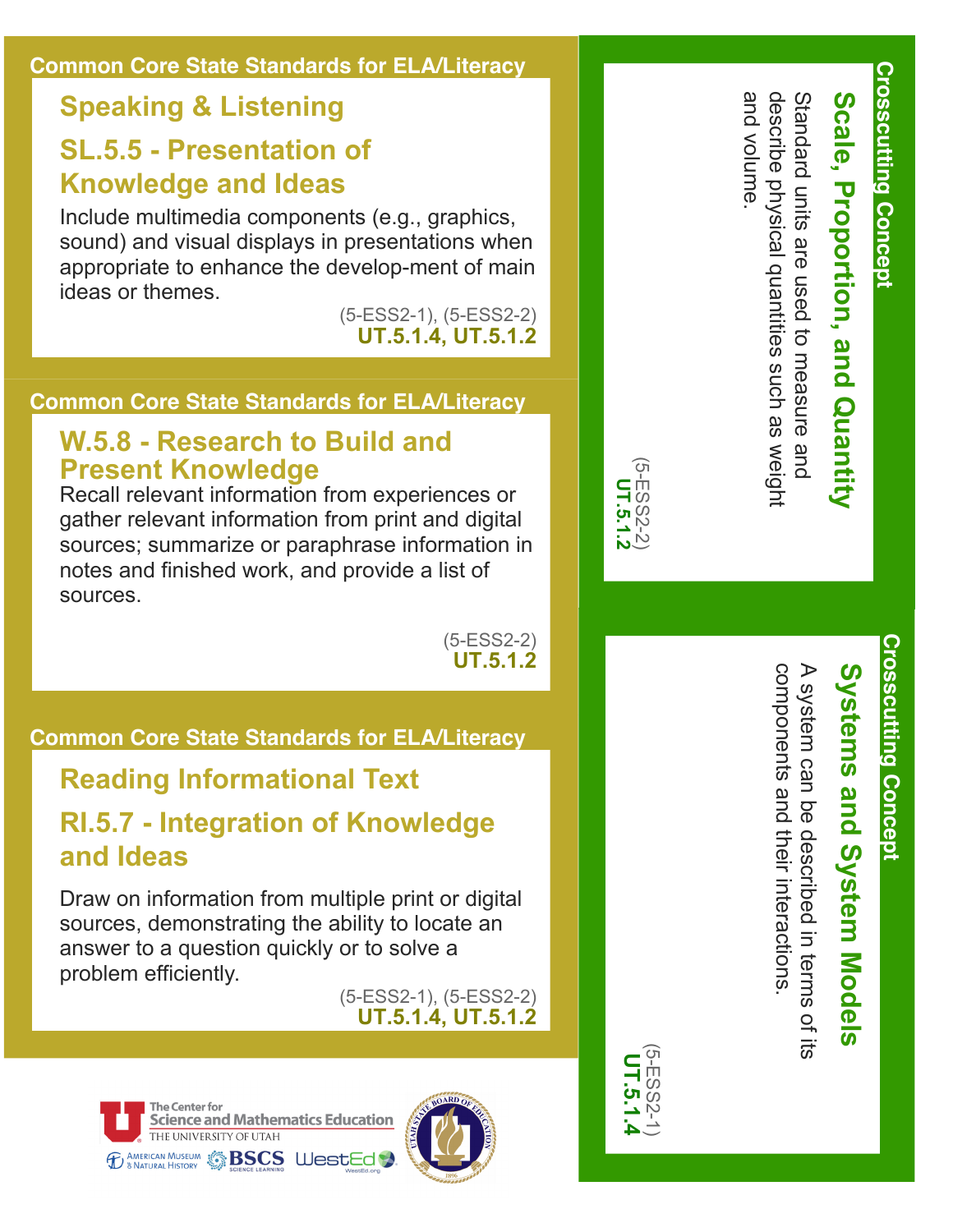### **Common Core State Standards for Mathematics Mathematical Practices MP.2 Reason abstractly and quantitatively**

CCSS text

(5ESS21), (5ESS22) **UT.5.1.4, UT.5.1.2**

### **Common Core State Standards for Mathematics Mathematical Practices MP.4 Model with mathematics**

CCSS text

#### (5ESS21), (5ESS22) **UT.5.1.4, UT.5.1.2**

### **Common Core State Standards for Mathematics**

### **Geometry 5.G.A.2 undefined**

Represent real world and mathematical problems by graphing points in the first quadrant of the coordinate plane, and interpret coordinate values of points in the context of the situation.

> (5ESS21) **UT.5.1.4**





Mathematical and computational thinking<br>5 level builds on K-2 experiences and pr volume to address scientific questions Describe and graph quantities such as area and compare alternative design solutions computation and mathematics to analyze data and variety of physical properties and using to extending quantitative measurements volume to address Describe and graph quantities such as area and compare alternative design solutions. computation and mathematics to analyze data and variety of physical to extending quantitative measurements to a 5 level buil Mathematical and computational thinking at the 3– **Computational Thinking Computational Thinking Using Mathematics Using Mathematics and**  level builds on K-2 experiences ds on K–2 experiences and progresses properties and using scientific questions. pue progresses **b** g at the (5ESS22) **UT.5.1.2**  $\overline{\omega}$  $\varphi$ 

## Science and Engineering Practice **Science and Engineering Practice**

**Science and Engineering Practice**

Science and Engineering Practice

# **Developing and Using Models Developing and Using Models**

and design solutions and design models and using models progresses to building and revising simple progresses to building and Modeling in 3-5 builds on K-2 experiences models and using models ng in 3–5 buil solutions. ds on K–2 experiences and to represent events to represent events revising simple pue :

scientific principle Develop a model using an example to describe scientific principle. Develop a model using an example to describe a  $\overline{\omega}$ 

(5ESS21) 5-ESS2-1 UT.5.1.4 **UT.5.1.4**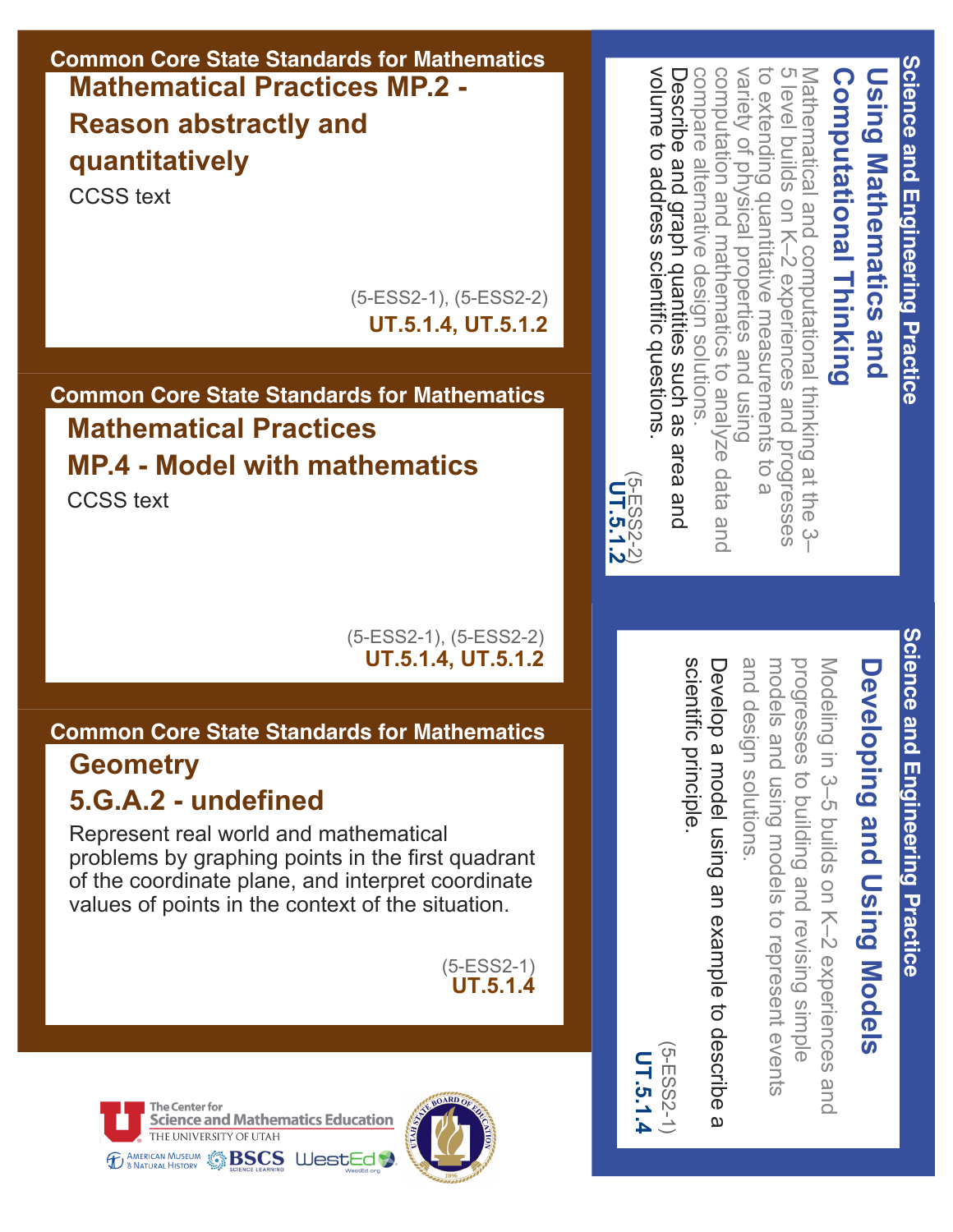### **DCI: Earth and Human Activity**

### **4.ESS3.A: Natural Resources**

Energy and fuels that humans use are derived from natural sources, and their use affects the environment in multiple ways. Some resources are renewable over time, and others are not.

> $(4-ESS3-1)$ **UT.5.3.4**

### **DCI: Earth and Human Activity**

### **4.ESS3.B: Natural Hazards**

A variety of natural hazards result from natural processes. Humans cannot eliminate natural hazards but can take steps to reduce their impacts.

> $(4-ESS3-2)$ **UT.5.1.5**

### **DCI: Earth and Human Activity**

### **4.ETS1.B: Developing Possible Solutions**

Testing a solution involves investigating how well it performs under a range of likely conditions.

> $(4-ESS3-2)$ **UT.5.3.4**





**Performance Expectation Performance Expectation** Boundaries, see NGSS For Clarification Statements and Assessment environments **solutions, and determine an optimal solution.**  Boundaries, see NGSS. For Clarification Statements and Assessment **environments and resources.**  energy) while conserving Ea **energy) while conserving Earth's everyday needs (agriculture, industry, and**  everyday needs **Emphasize how humans can balance**  solutions, and determine an optimal solution analyze available data on proposed **analyze available data on proposed problem, identify criteria and constraints, environments and resources. Define the primary function is to conserve Earth's UT.5.3.4 Evaluate design solutions whose**  problem, identify criteria and constraints nvironments and resources. T.5.3.4 Evaluate design solutions whose mphasize how humans can balance imary function is to conserve Earth's and resources (agriculture, **Industry** Define the 4-ESS3-1 **4-ESS3-1**

## **Performance Expectation Performance Expectatior**

see NGSS see NGSS. For Clarification Statements and Assessment Boundaries **tsunamis, blizzards, or volcanic eruptions. events could include landslides, earthquakes, take steps to reduce their impacts. Examples of solutions, and propose modifications for**  and constraints, **and constraints, develop possible solutions**  For Clarification Statements and Assessment Boundaries, **cannot eliminate natural hazards, but they can optimizing a solution. Emphasize that humans**  optimizing a solution. Emphasize solutions, and propose modifications for **using models, analyze data from testing humans. Define the problem, identify criteria of naturally occurring events that impact UT.5.1.5 Design solutions to reduce the effects**  sunamis, ents could include ake steps to reduce their impacts. Examples cannot eliminate natura using models, analyze data from testing umans. Define the problem, naturally occurring events that impact **F.5.1.5 Design solutions to reduce the effects blizzards**, develop possible solutions or volcanic eruptions. landslides **hazards, but they can** identify earthquakes that humans **criteria 4-ESS3-2**4-ESS3 Q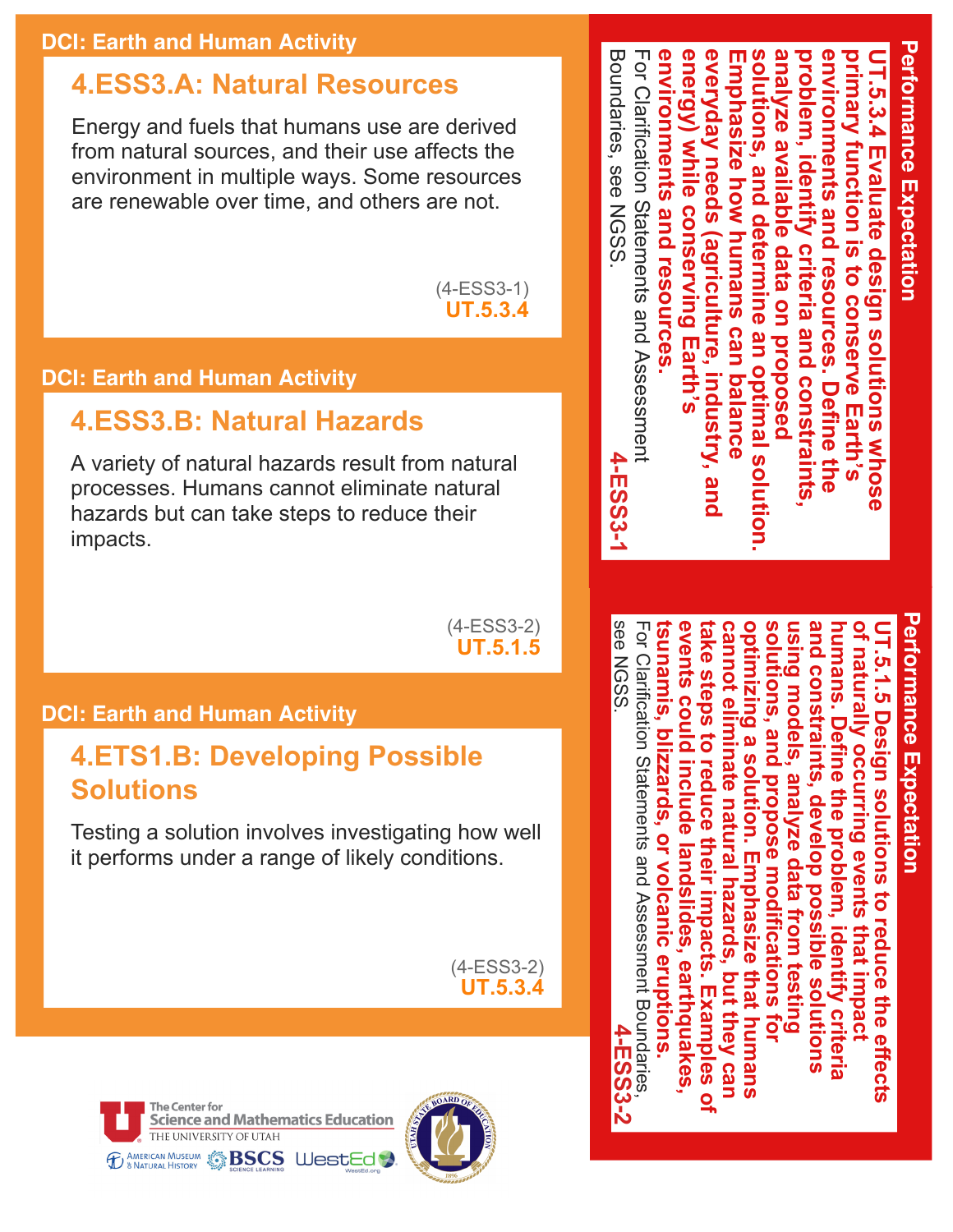Science and Engineering Practice **Science and Engineering Practice**

### **Communicating Obtaining, Evaluating, and**  Communicating Information Obtaining, Evaluating, and **Information**

combine information from books and other accuracy of ideas and methods. Obtain and and progresses to evaluating the merit and information in 3-5 polida on K-N experiences reliable media to explain phenomena combine information from books and other accuracy of i and progresses to evaluating the merit and Obtaining, evaluating, and communicating reliable media information in 3–5 builds on K–2 Obtaining, evaluating, and communicating to explain phenomena. and methods. Obtain and experiences

 $(4-ESS3-1)$ (4ESS31) UT.5.3.4 **UT.5.3.4**

# Science and Engineering Practice **Science and Engineering Practice**

### **Constructing Explanations and Designing Solutions Designing Constructing Solutions Explanations and**

solutions to a problem based on how well they meet specify variables that describe and predict the criteria and constraints of the design solution design problems. Generate and compare multiple phenomena and in designing multiple solutions to use of evidence in constructing explanations that 3-5 builds on K-2 experiences and progresses to the the criteria and constraints of the design solution. Constructing explanations and designing solutions in solutions to a problem based on design problems. phenomena and in specify variables that describe and predict use of evidence in constructing explanations that 3–5 builds on K–2 experiences and progresses to the Constructing explanations and designing solutions in Generate and compare multiple designing multiple solutions to how well they meet

### (4-ESS3-2) UT.5.1.5 (4ESS32) **UT.5.1.5**

## **Crosscutting Concept Crosscutting Concept**

## **Cause and Effect Cause and Effect**

identified, tested, and used to explain change. Cause and effect relationships are routinely identified, tested, and Cause and effect relationships are routinely used to explain change.



## **Crosscutting Concept Crosscutting Concept**

## **Cause and Effect Cause and Effect**

identified and used to explain change. Cause and effect relationships are routinely identified and used to Cause and effect relationships are routinely explain change.



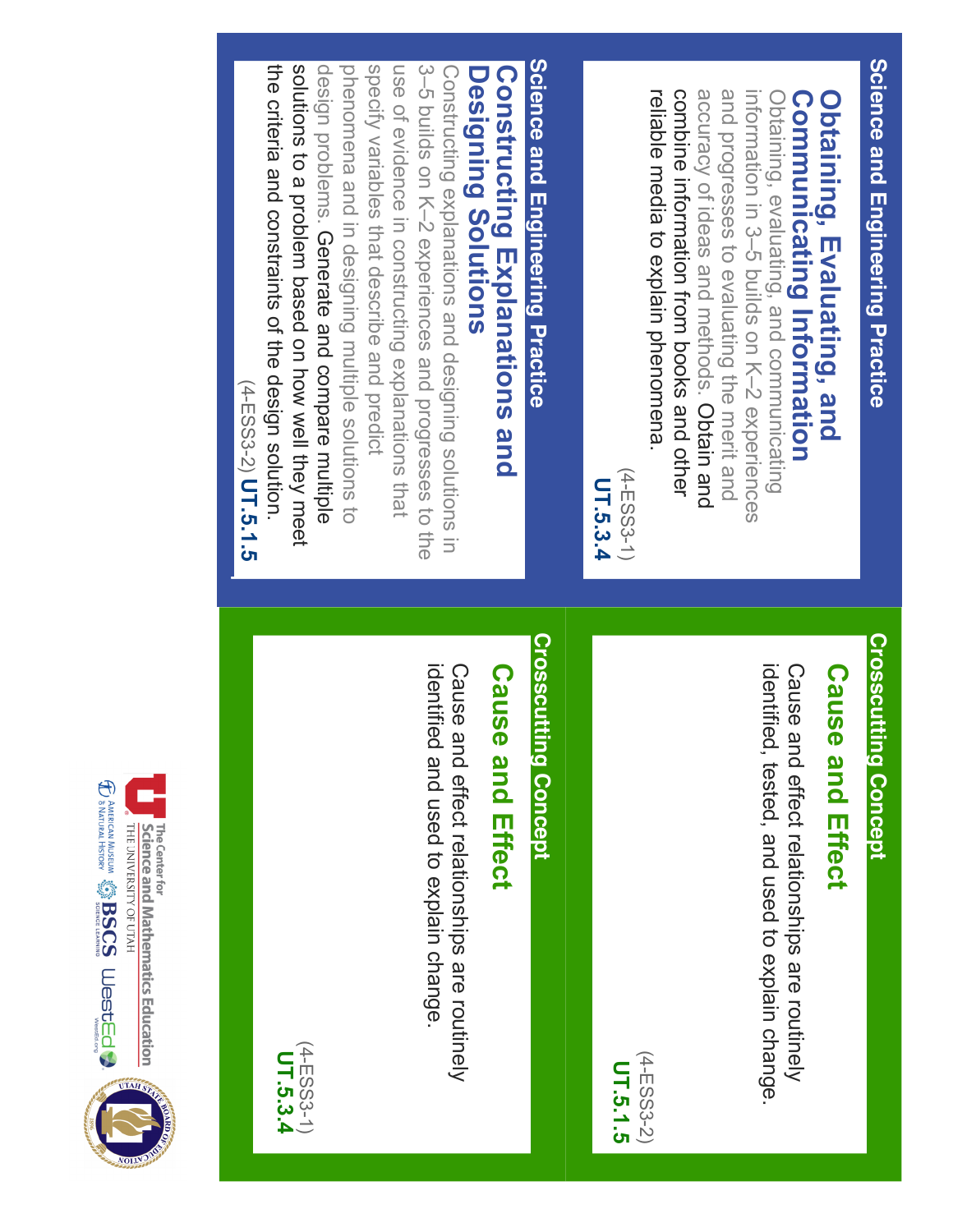### **Reading Informational Text RI.4.1 Key Ideas and Details**

Refer to details and examples in a text when explaining what the text says explicitly and when drawing inferences from the text.

> $(4-ESS3-2)$ **UT.5.1.5**

### **Common Core State Standards for ELA/Literacy**

### **Reading Informational Text**

### **RI.4.9 Integration of Knowledge and Ideas**

Integrate information from two texts on the same topic in order to write or speak about the subject knowledgeably.

 $(4-ESS3-2)$ **UT.5.1.5**

### **Common Core State Standards for ELA/Literacy**

### **W.4.7 Research to Build and Present Knowledge**

Conduct short research projects that build knowledge through investigation of different aspects of a topic.

> $(4-ESS3-1)$ **UT.5.3.4**





digital sources; take notes and categorize gather relevant information from print and Recall relevant information from experiences digital sources; take notes and categorize gather relevant information from print and Recall relevant information from experiences or **Present Knowledge**

 $\overline{Q}$ 

information, and provide a list of sources.

information, and provide a list of sources



(4ESS31) **UT.5.3.4**

# **Common Core State Standards for ELA/Literacy** Common Core State Standards for ELA/Literacy

### **W.4.9 - Research to Build and** N.4.9 - Research to resent<br>
Knowledge **Knowledge Build and**

to support analysis, reflection, and research. to support analysis, reflection, and research. Draw evidence from literary or informational texts Draw evidence from literary or informational texts **Common Core State Standards for ELA/Literacy Common Core State State State State State State State** 

**W.4.8 - Research to Build and** 

**Build** 

**and** 

**Research to** 

**W.4.8** 

 $\mathbf{r}$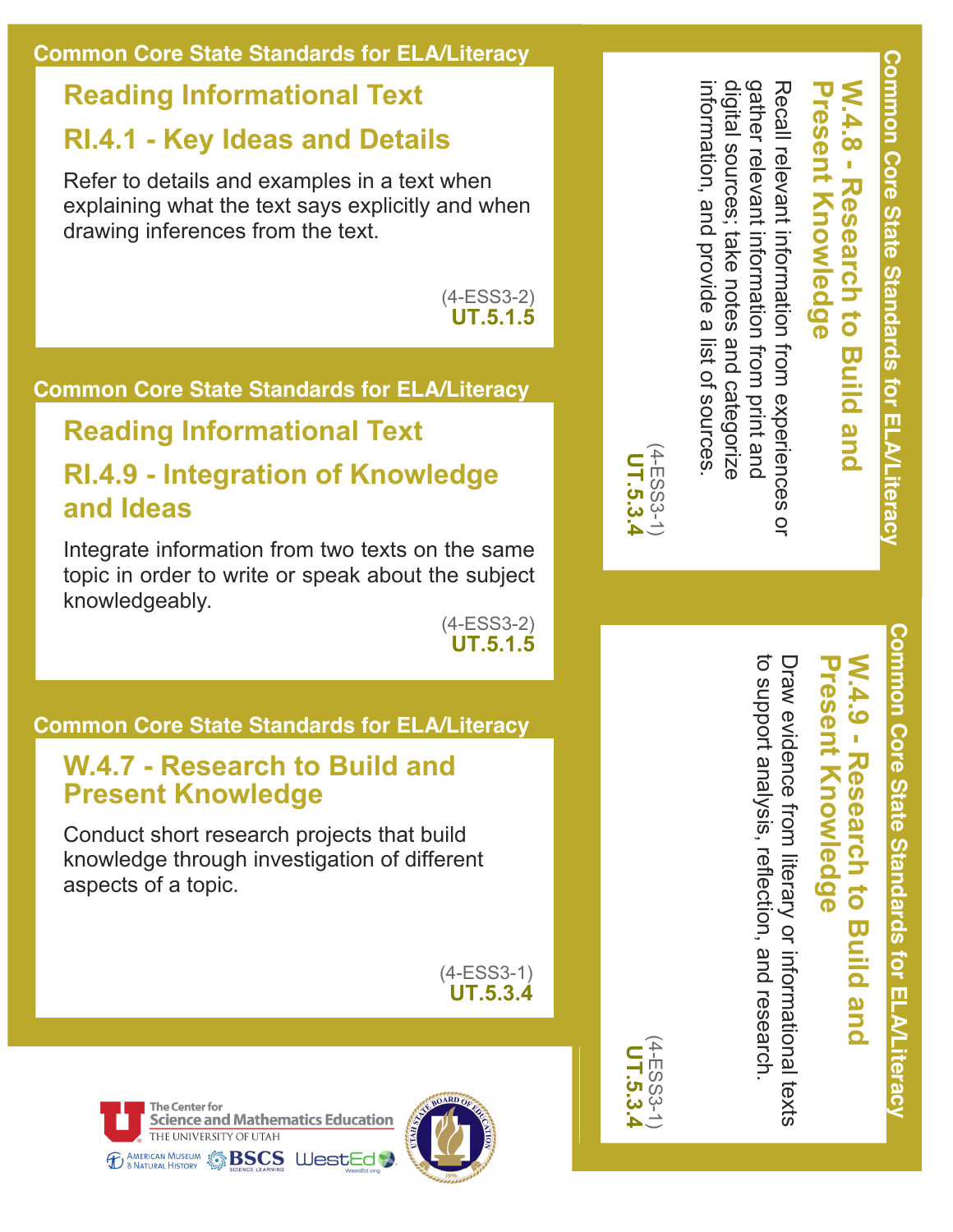**Common Core State Standards for Mathematics Mathematical Practices MP.2 Reason abstractly and quantitatively**

CCSS text

(4ESS31), (4ESS32) **UT.5.3.4, UT.5.1.5**

### **Common Core State Standards for Mathematics Mathematical Practices MP.4 Model with mathematics**

CCSS text

(4ESS31), (4ESS32) **UT.5.3.4, UT.5.1.5**

### **Common Core State Standards for Mathematics**

### **Operations & Algebraic Thinking 4.OA.A.1 Use the four operations with whole numbers to solve problems.**

Interpret a multiplication equation as a comparison, e.g., interpret  $35 = 5 \times 7$  as a statement that 35 is 5 times as many as 7 and 7 times as many as 5. Represent verbal statements of multiplicative comparisons as multiplication equations. (4ESS31),(4ESS32) **UT.5.3.4, UT.5.1.5**





measurement units within a given measurement measurement units within a given Convert among different-sized standard Convert among differentsized standard **5.MD.A.1 Convert like** Measurement & Data **measurement system.** measurement system. measurement units within a **measurement 5.MD.A.1 - Convert like Measurement & Data units within a given given** 

**Common Core State Standards for Mathematics**

Common Core State Standards for Mathematics

these conversions in solving multi-step, real world<br>problems. system (e.g., convert 5 cm to 0.05 m), and use these conversions in solving multi-step, real world system (e.g., convert 5 cm to 0.05 m), and use measurement

UT.5.3.1<br>UT.5.3.1

**UT.5.3.1** (5LS11)

**Common Core State Standards for Mathematics** Common Core State Standards for Mathematics

**MP.4 Model**  Mathematical Practices **Mathematical Practices MP.4 - Model with mathematics with mathematics**

CCSS text CCSS text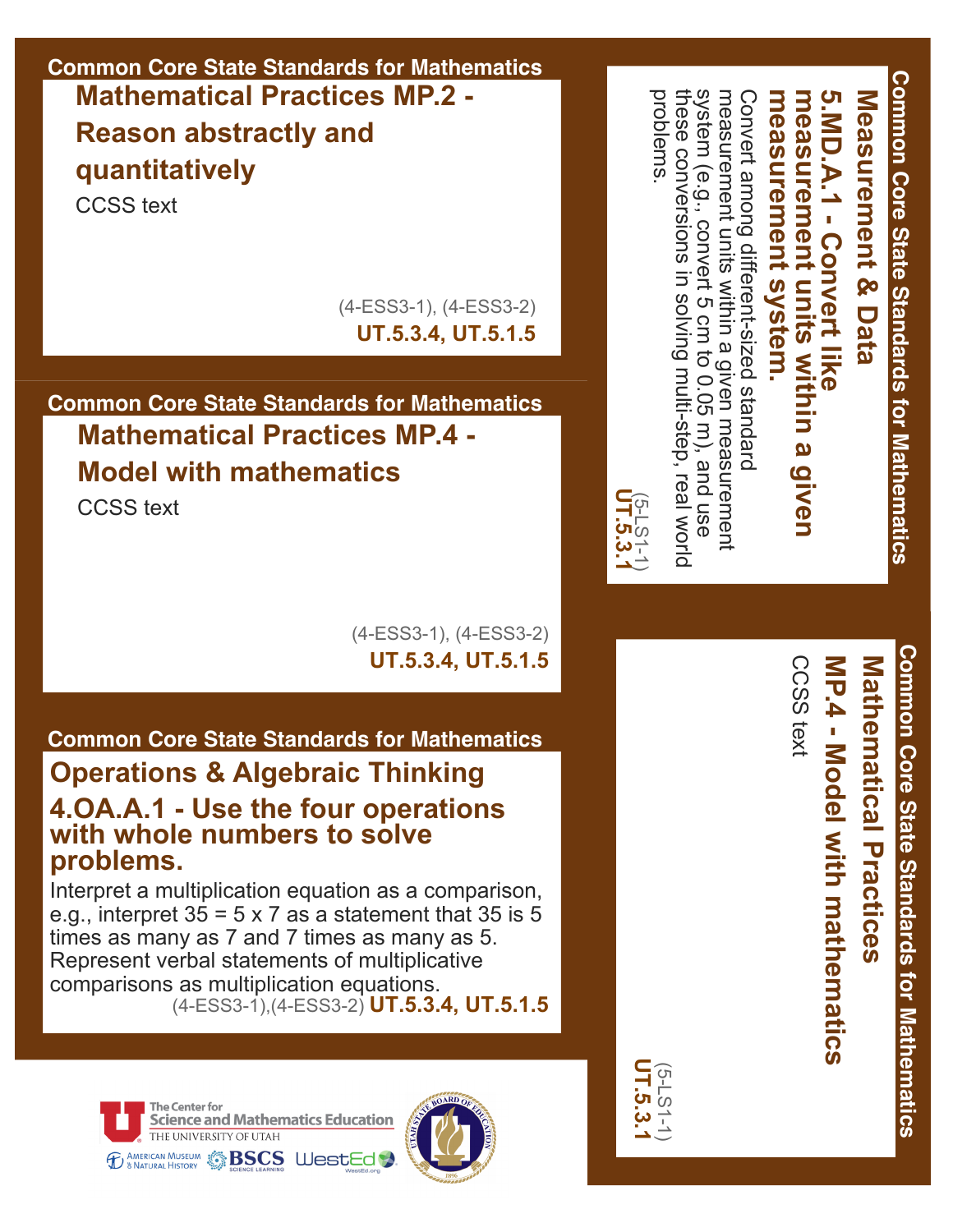#### **DCI: Earth's Systems**

### **4.ESS2.A: Earth Materials and Systems**

Rainfall helps to shape the land and affects the types of living things found in a region. Water, ice, wind, living organisms, and gravity break rocks, soils, and sediments into smaller particles and move them around.

 $(4-ESS2-1)$ 

**UT.5.1.3**

### **DCI: Earth's Systems**

### **4.ESS2.B: Plate Tectonics and Large-Scale System Interactions**

The locations of mountain ranges, deep ocean trenches, ocean floor structures, earthquakes, and volcanoes occur in patterns. Most earthquakes and volcanoes occur in bands that are often along the boundaries between continents and oceans. Major mountain chains form inside continents or near their edges. Maps can help locate the different land and water features areas of Earth.

(4ESS22) **UT.5.1.1** Boundaries, see NGSS.

Boundaries, see NGSS

**4-ESS2-2**

4-ESS2-2

For Clarification Statements and Assessment

For Clarification Statements and Assessment

### **DCI: Earth's Systems**

### **4.ESS2.E: Biogeology**

Living things affect the physical characteristics of their regions.

> $(4-ESS2-1)$ **UT.5.1.3**





Boundaries, see NGSS For Clarification Statements and Assessment **freezing and thawing of water on rock or weathering and erosion by water, ice, wind, the effects of weathering and the rate of**  Boundaries, see NGSS For Clarification Statements and Assessment movement of wate **movement of water.** changing the slope **changing the slope in the downhill include observing the effects of cycles of gravity, or vegetation. Examples could**  erosion on the geosphere. **erosion on the geosphere. Emphasize out investigations that provide evidence for UT.5.1.3 Ask questions to plan and carry**  weathering and erosion by water, ice, he effects of weathering and the rate o reezing and thawing of ut investigations that provide evidence polude **[.5.1.3 Ask questions** or vegetation. observing the e . the downhil **Examples**  $\vec{o}$ **Water on rock ol Hects** plan and carry **Emphasize** of cycles **COUID 4-ESS2-1 4-ESS2-1**  $\bullet$ <u>ਰ</u>

## **Performance Expectation Performance Expectation**

**Performance Expectation**

**Performance Expectation** 

**of volcanoes and earthquakes.**  of volcanoes and earthquakes continents and the ocean floor or the locations **continents and the ocean floor or the locations their edges. Examples of data could include chains may be found inside continents or near continents and oceans while major mountain**  are often along the boundaries between **are often along the boundaries between**  earthquakes and volcanoes occur in bands that **earthquakes and volcanoes occur in bands that maps showing locations of mountains on**  patterns of Earth's features. **patterns of Earth's features. Emphasize most**  UT.5.1.1 **UT.5.1.1 Analyze and interpret data to describe**  maps showing locations of mountains on continents and oceans while major mountain: heir edges. hains may be found inside continents or near **Analyze and interpret Examples of data could include Emphasize** data to describe most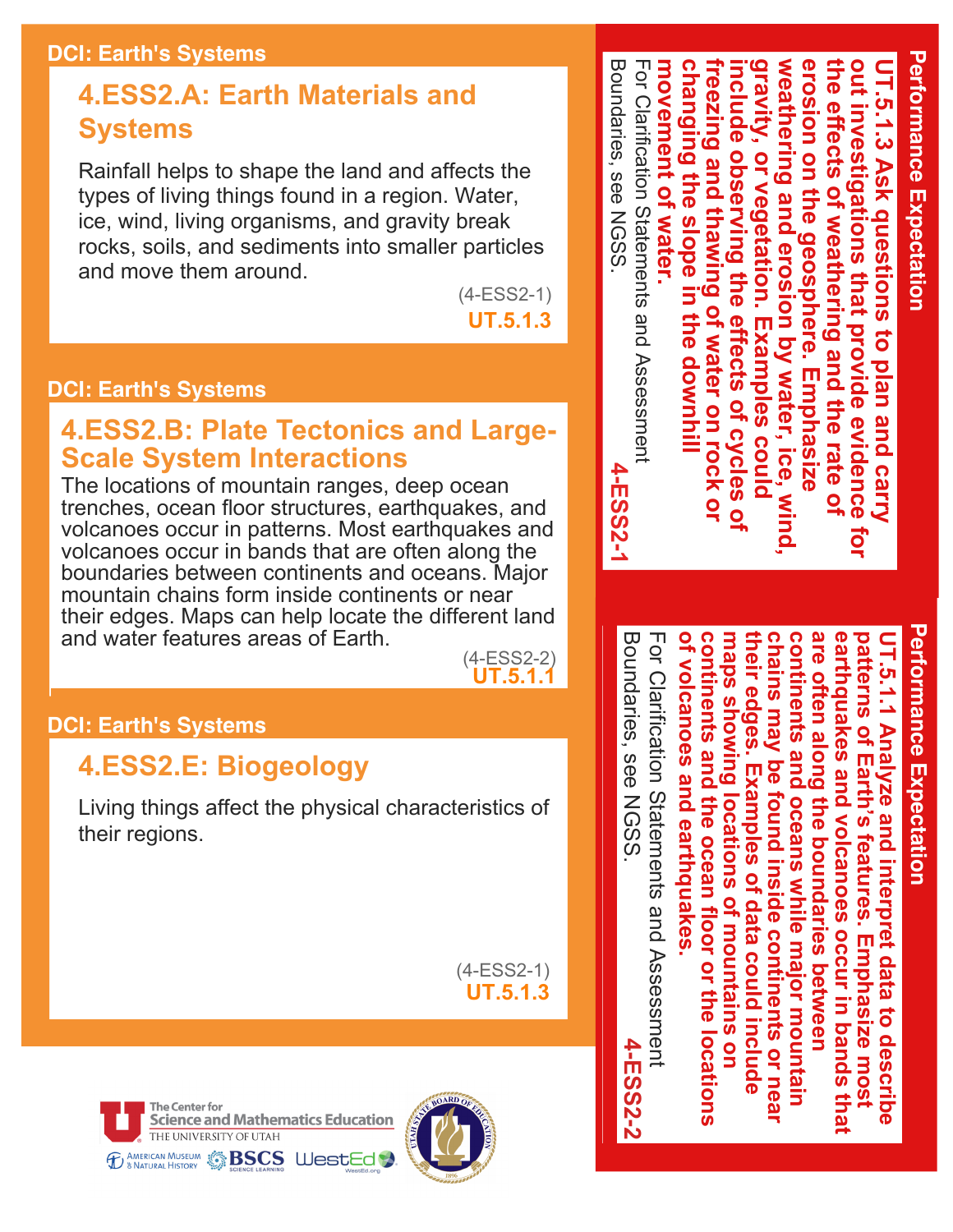### **Common Core State Standards for Mathematics**

### **Measurement & Data**

### **4.MD.A.1 Solve problems involving measurement and conversion of measurements.**

Know relative sizes of measurement units within one system of units including km, m, cm; kg, g; lb, oz.; l, ml; hr, min, sec. Within a single system of measurement, express measurements in a larger unit in terms of a smaller unit. Record measurement equivalents in a two column table.

(4ESS21) **UT.5.1.3**

### **Common Core State Standards for Mathematics**

#### **Measurement & Data 4.MD.A.2 Solve problems involving measurement and conversion of measurements.**

Use the four operations to solve word problems involving distances, intervals of time, liquid volumes, masses of objects, and money, including problems involving simple fractions or decimals, and problems that require expressing measurements given in a larger unit in terms of a smaller unit. Represent measurement quantities using diagrams such as number line diagrams that feature a measurement scale.

(4ESS21), (4ESS22) **UT.5.1.3, UT.5.1.1**

### **Common Core State Standards for Mathematics Mathematical Practices MP.2 Reason abstractly and quantitatively**

CCSS text

 $(4-ESS2-1)$ **UT.5.1.3**





| <b>Common Core State Standards for Mathematics</b><br>Mathematical Practices |
|------------------------------------------------------------------------------|
|                                                                              |

 $\Omega$ 

CCSS text

CCSS text

Common Core State Standards for Mathematics **Common Core State Standards for Mathematics Mathematical Practices** Mathematical Practices

### **strategically MP.5 Use appropriate tools strategically MP.5 - Use appropriate tools**

CCSS text CCSS text

(4ESS21) 4-ESS2-1 UT.5.1.3 **UT.5.1.3**

(4ESS21) **UT.5.1.3**

1-ESS2-1 UT.5.1.3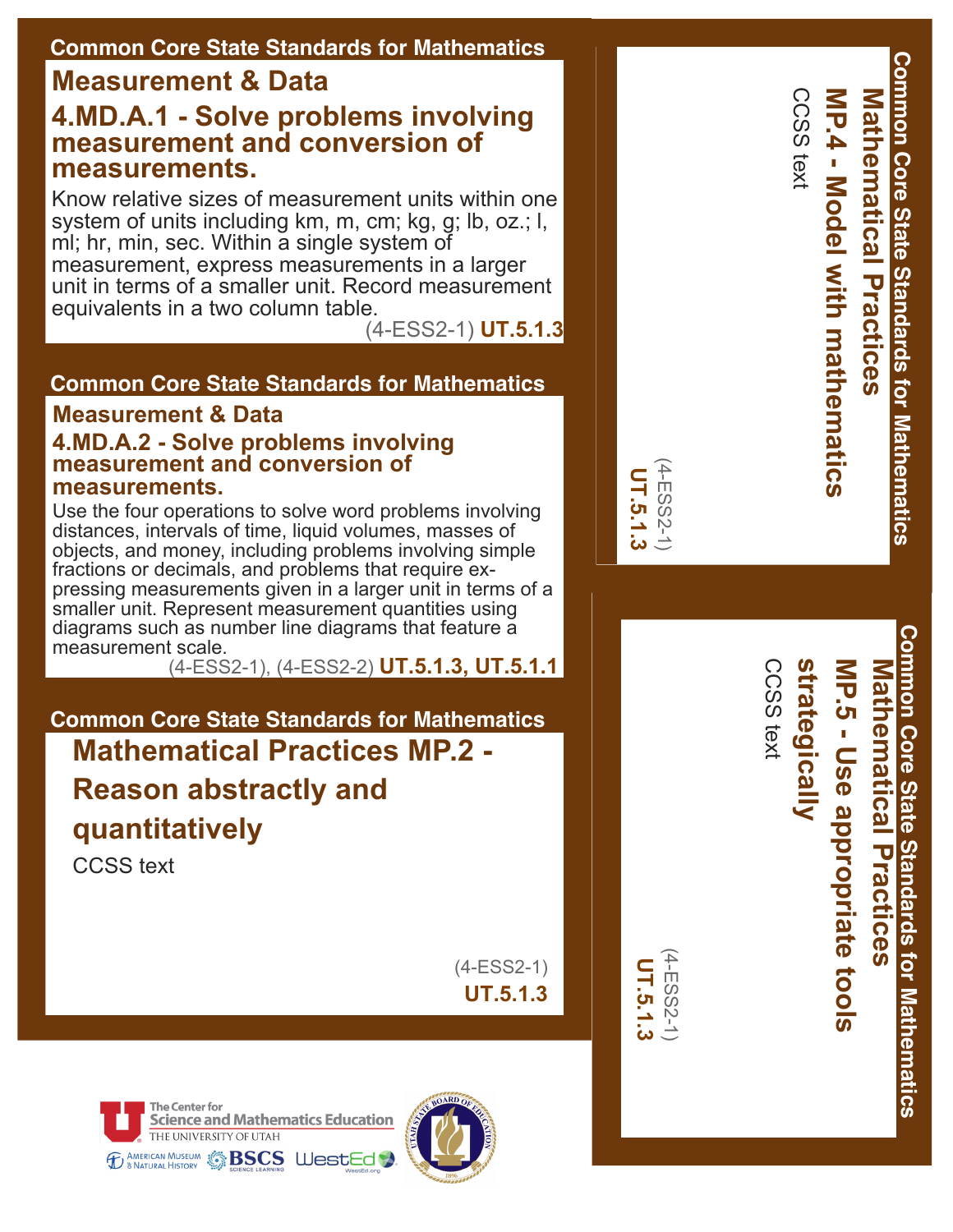### **Science and Engineering Practice**

### **Analyzing and Interpreting Data**

Analyzing data in 3–5 builds on K–2 experiences and progresses to intro-ducing quantitative approaches to collecting data and conducting multiple trials of qualitative observations. When possible and feasible, digital tools should be used.

Analyze and interpret data to make sense of phenomena using logical reasoning.



### **Crosscutting Concept**

### **Patterns**

Patterns can be used as evidence to support an explanation.

> $(4-ESS2-2)$ **UT.5.1.1**

### **Crosscutting Concept**

### **Cause and Effect**

Cause and effect relationships are routinely identified, tested, and used to explain change.

> $(4-ESS2-1)$ **UT.5.1.1**





questions or test solutions to problems in 3-5 builds explanation of a phenomenon. data to serve as the basis for evidence for an data to serve Make observations and/or measurements to produce evidence to support explanations or design solutions investigations that control variables and provide on K-2 experiences and progresses to include on K–2 experiences and progresses to include questions or test solutions to problems in 3–5 builds Planning and carrying out investigations explanation of a phenomenon. Make observations and/or measurements to produce evidence to support Planning and carrying out investigations to answer Investigations **Investigations** Planning and Carrying Out **Planning and Carrying Out**  vestigations that control variables and provide as the basis for evidence for an explanations or design solutions.  $(4 - ESSS2 - 1)$   $UT.5.1.3$ (4ESS21)LO answel  **UT.5.1.3**

> Science and Engineering Practice **Science and Engineering Practice**

### Engaging in Argument from Evidence **Evidence Engaging in Argument from**

and designed world(s) peers by citing relevant evidence about the natural the scientific explanations or solutions proposed by on K-2 experiences and progresses to critiquing and designed world(s). peers by citi the scientifi on K–2 experiences and Engaging in argument from evidence in 3-5 Engaging in argument from evidence in 3–5 builds c explanations or solutions proposed by ng relevant evidence about the natural progresses to criti pling  $\overline{0}$ 

Support an argument with evidence, data, Support an argument with evidence, data, or a (5LS11)  $\overline{a}$ **UT.5.3.1** $\omega$ 

model.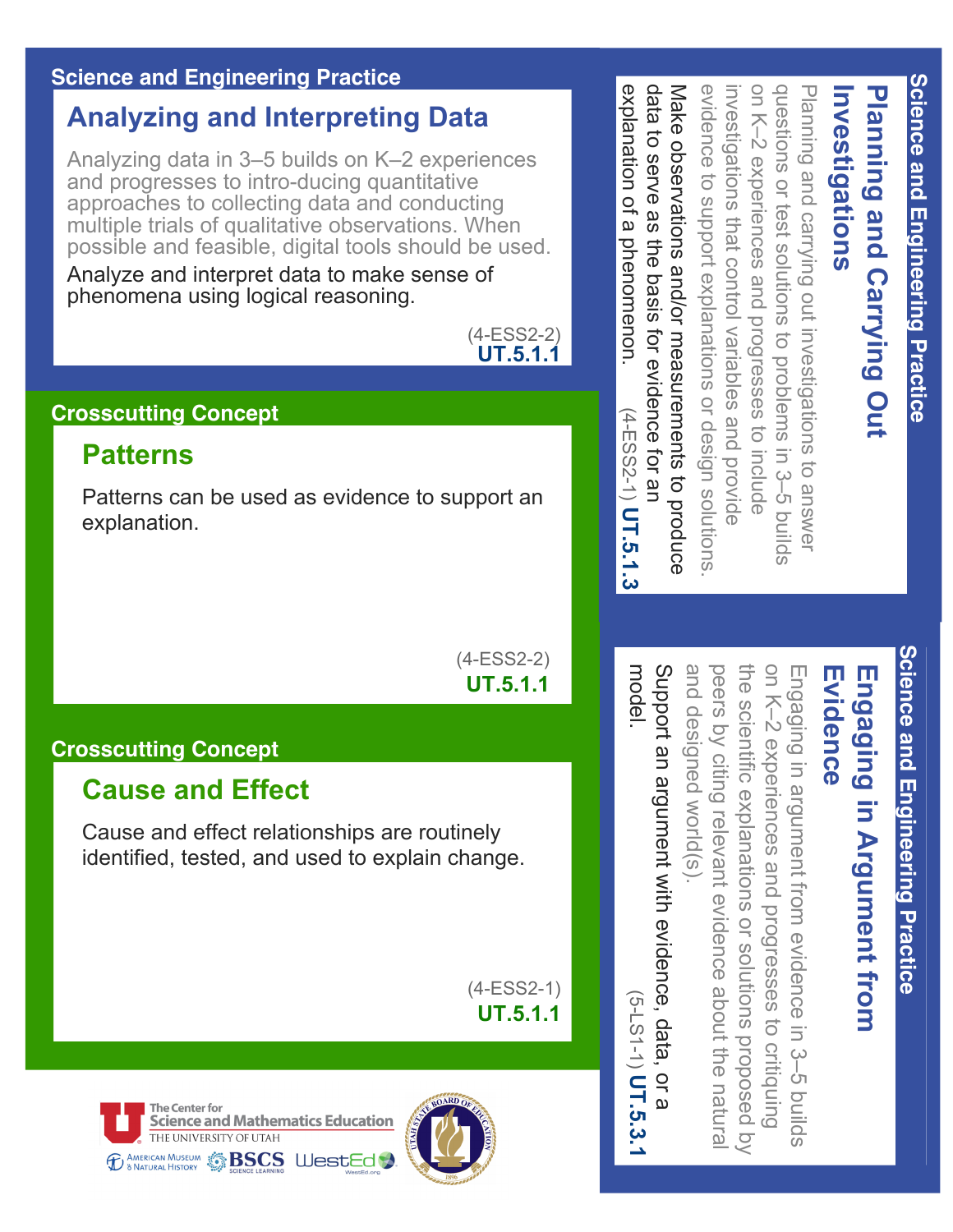### **Performance Expectation**

**UT.5.1.2 Use mathematics and computational thinking to compare the quantity of saltwater and freshwater in various reservoirs to provide evidence for the distribution of water on Earth. Emphasize reservoirs such as oceans, lakes, rivers, glaciers, groundwater, and polar ice caps. Examples of using mathematics and computational thinking could include measuring, estimating, graphing, or finding percentages of quantities.**

For Clarification Statements and Assessment Boundaries, see NGSS. **5-ESS2-2**

**Common Core State Standards for ELA/Literacy**

**Speaking & Listening SL.5.5 Presentation of Knowledge and Ideas**

Include multimedia components (e.g., graphics, sound) and visual displays in presentations when appropriate to enhance the development of main ideas or themes.

> $(5-LS2-1)$ **UT.5.3.1**

**Common Core State Standards for ELA/Literacy**

### **Reading Informational Text**

**RI.5.7 Integration of Knowledge and Ideas**

Draw on information from multiple print or digital sources, demonstrating the ability to locate an answer to a question quickly or to solve a problem efficiently. (5-LS2-1)

**UT.5.3.1**

**UT.5.3.1** (5LS21)

**UT.5.3.1** (5LS21)





| Common Core State Standards for Mathematics<br>CCSS text<br>Mathematical Practices<br><b>NP.4 - Model with mathematics</b> |
|----------------------------------------------------------------------------------------------------------------------------|
|----------------------------------------------------------------------------------------------------------------------------|



CCSS text

CCSS text

Common Core State Standards for Mathematics **Mathematical Practices MP.2 Mathematical Practices**

**Common Core State Standards for Mathematics**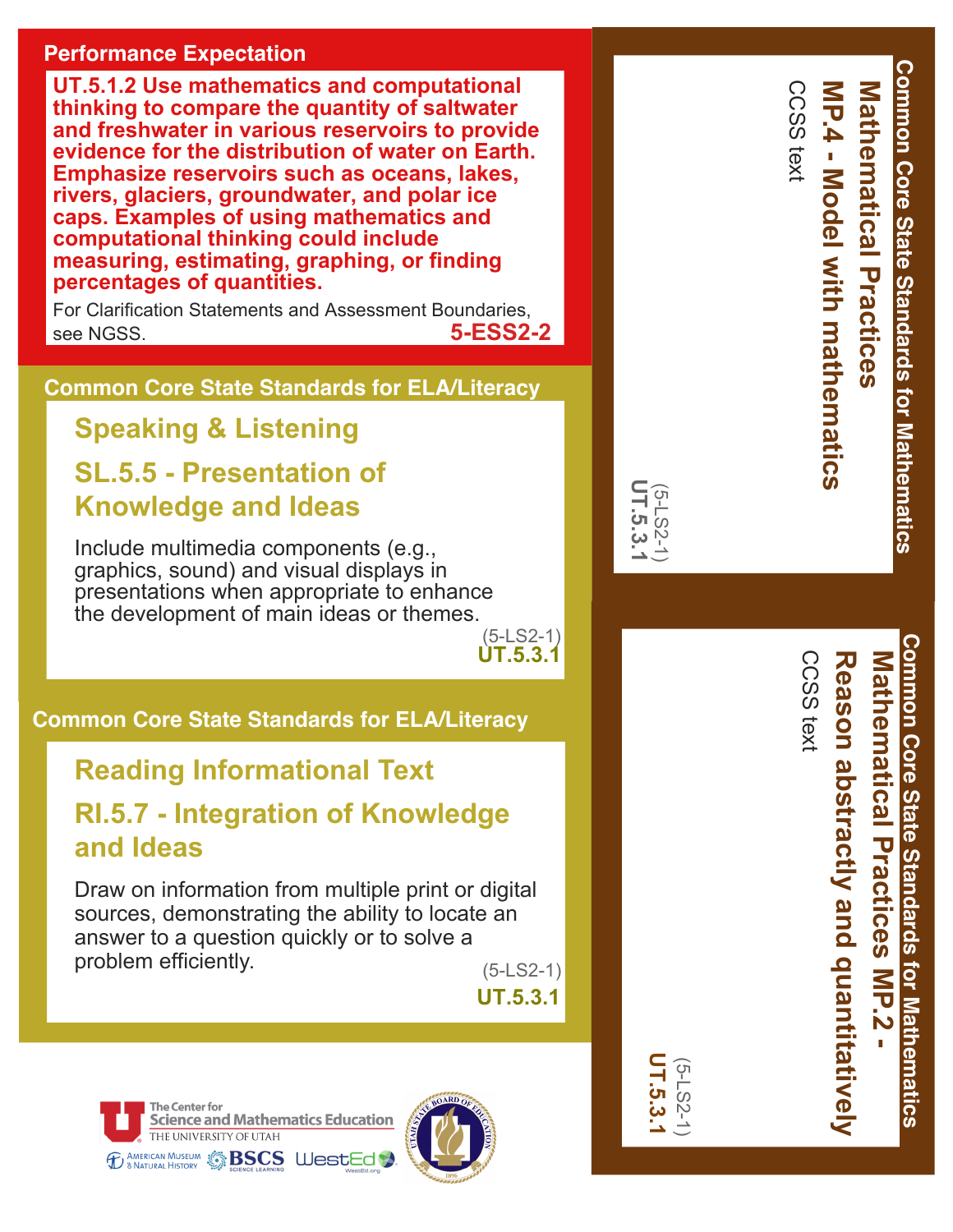#### **Performance Expectation Performance Expectation** Boundaries, see NGSS Boundaries, see NGSS. For Clarification Statements and Assessment For Clarification Statements and Assessment and vinegar in a closed bag **and vinegar in a closed bag.**  salt in water, and combining baking soda **salt in water, and combining baking soda include melting an ice cube, dissolving of matter is conserved. Examples could**  or combining substances, the total weig **or combining substances, the total weight**  change that occurs when heating, cooling **change that occurs when heating, cooling,**  evidence that regardless of the type of **evidence that regardless of the type of computational thinking to provide UT.5.2.4 Use mathematics and**  of matter is conserved. Examples could computational thinking to provide **JT.5.2.4 Use mathematics and** nclude melting an ice cube, dissolving **5-PS1-2**

**Performance Expectation Performance Expectation** Boundaries, see NGSS For Clarification Statements and Assessment soda or rusting an iron nail in water. **soda or rusting an iron nail in water.**  different properties. Examples could **different properties. Examples could the formation of a new substance with a new substance is or is not created by**  a new substance is or is not created by or more substances. Emphasize whether **or more substances. Emphasize whether to determine the effect of combining two**  Boundaries, see NGSS. For Clarification Statements and Assessment **include combining vinegar and baking**  the formation of a new substance with **UT.5.2.3 Plan and carry out investigations**  o determine the effect of combining two nclude combining vinegar and baking IT.5.2.3 Plan and carry out investigations **5-PS1-4**

**Crosscutting Concept**

### **Energy and Matter**

Matter is transported into, out of, and within systems.

> $(5-LS1-1)$ **UT.5.3.1**

#### **DCI: From Molecules to Organisms: Structures and Processes**

### **5.LS1.C: Organization for Matter and Energy Flow in Organisms**

Plants acquire their material for growth chiefly from air and water

> $(5-LS1-1)$ **UT.5.3.1**

#### **Performance Expectation**

**UT.5.3.1 Construct an explanation that plants use air, water, and energy from sunlight to produce plant matter needed for growth. Emphasize photosynthesis at a conceptual level and that plant matter comes mostly from air and water, not from the soil. Photosynthesis at the cellular level will be taught in Grades 6 through 8.** 

For Clarification Statements and Assessment<br>Boundaries, see NGSS. 5-LS1-1 Boundaries, see NGSS.

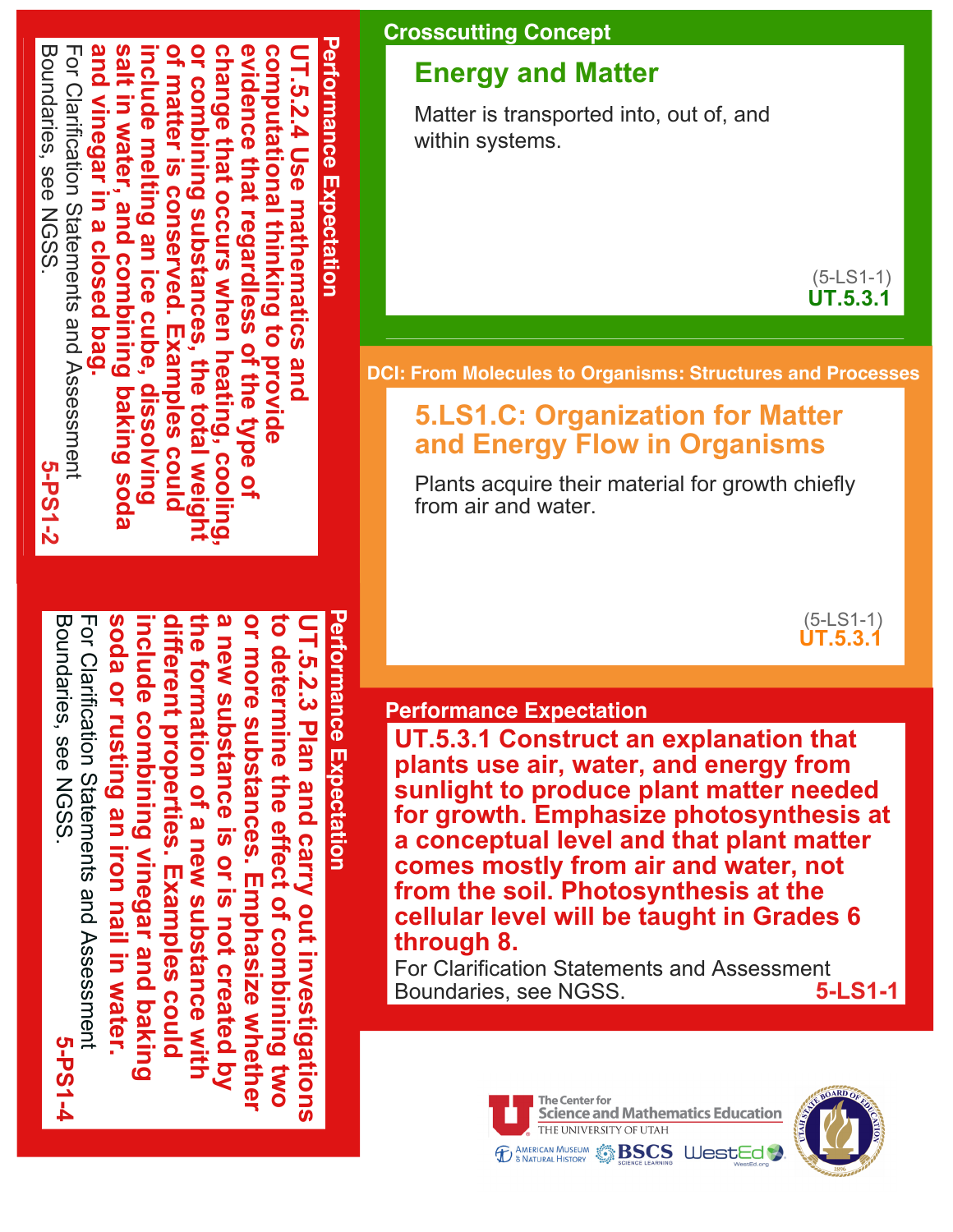

### **Performance Expectation** water. The use of the terms atoms and **water. The use of the terms atoms and dissolving salt in water and evaporating the**  syringe, adding food coloring to water, or **syringe, adding food coloring to water, or**  air to expand a balloon, compressing air in a **air to expand a balloon, compressing air in a model of matter. Examples could include adding**  observations of changes supported by a particle **observations of changes supported by a particle is too small to be seen. Emphasize making that matter is made of particles on a scale that**  UT.5.2.1 Develop and use a model to describe **UT.5.2.1 Develop and use a model to describe**  erformance Expectation dissolving salt in water and evaporating the model of matter. Examples could include is too small to be seen. Emphasize making hat matter is made of particles on a scale that

galding

see NGSS.

molecules

**Mill be** 

taught in Grades 6 through 8

see NGSS

For Clarification Statements and Assessment Boundaries, **molecules will be taught in Grades 6 through 8.** 

For Clarification Statements and Assessment Bornolaries

**5-PS1-1**

### **DCI: Earth's Systems**

### **5.ESS2.A: Earth Materials and Systems**

Earth's major systems are the geosphere (solid and molten rock, soil, and sediments), the hydrosphere (water and ice), the atmosphere (air), and the biosphere (living things, including humans). These systems interact in multiple ways to affect Earth's surface materials and processes. The ocean supports a variety of ecosystems and organisms, shapes landforms, and influences climate. Winds and clouds in the atmosphere interact with the landforms to determine patterns of weather.

(5ESS21) **UT.5.1.4**

### **DCI: Earth's Systems**

### **5.ESS2.C: The Roles of Water in Earth's Surface Processes**

Nearly all of Earth's available water is in the ocean. Most fresh water is in glaciers or underground; only a tiny fraction is in streams, lakes, wetlands, and the atmosphere.

> $(5-ESS2-2)$ **UT.5.1.2**

### **Performance Expectation**

**UT.5.1.4 Develop a model to describe interactions between Earth's systems including the geosphere, biosphere, hydrosphere, and/or atmosphere. Emphasize interactions between only two systems at a time. Examples could include the influence of a rainstorm in a desert, waves on a shoreline, or mountains on clouds.**

For Clarification Statements and Assessment<br>Boundaries, see NGSS. 67-1 Boundaries, see NGSS.